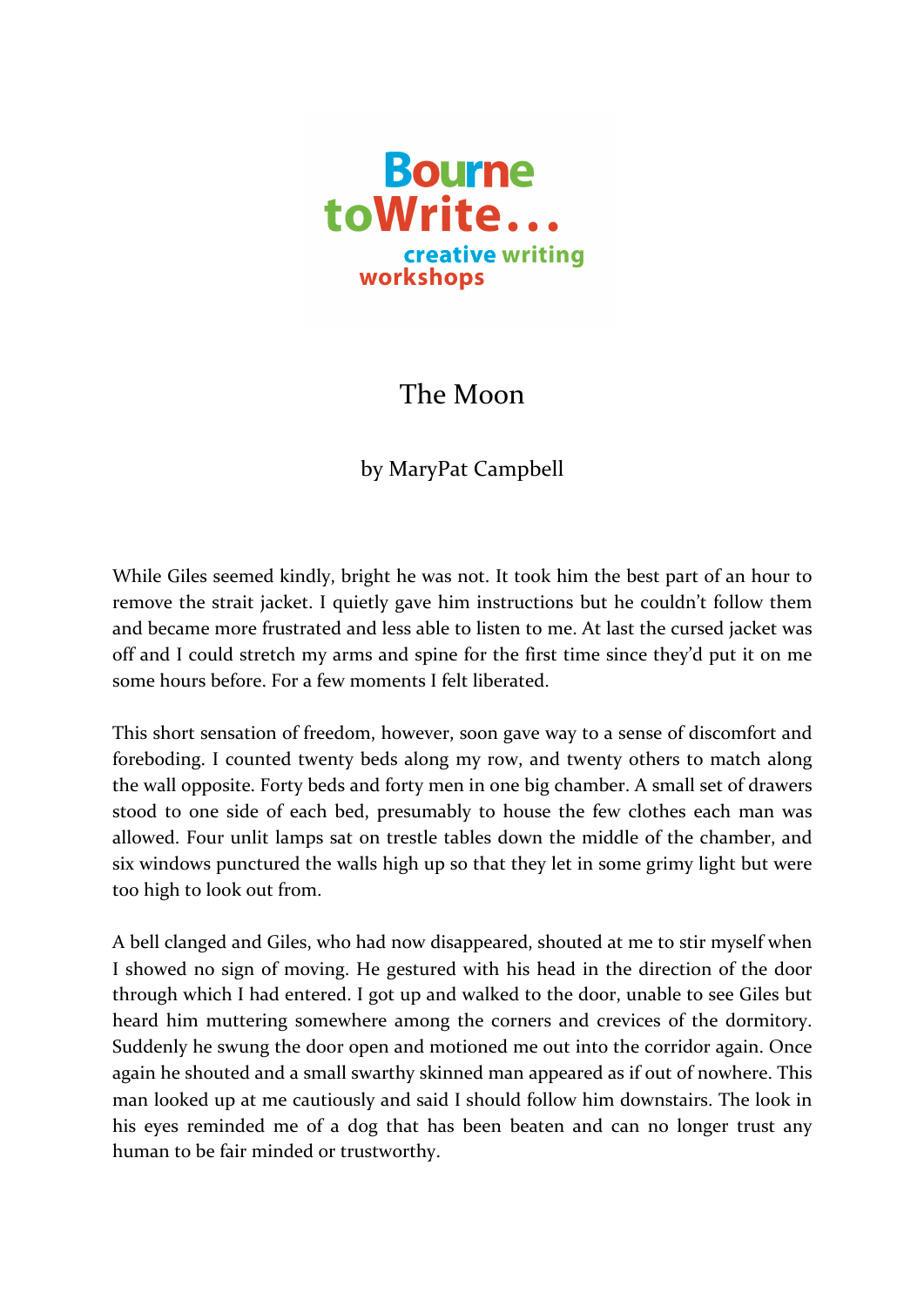Feeling wary myself of this entire place and everyone I had met so far in it, I put one foot in front of the other in an attempt to calm myself down, not knowing what to expect next as I followed the dog-man back along the corridor and down the stairs again. This time I took my time to look out of the numerous windows all along one side of the lengthy corridor, and what I saw lifted my spirits. Mostly men and some women working in what looked like vegetable gardens, pulling weeds and gathering potatoes, parsnips, carrots and some greens. At least there might be good healthy food here. Every so often, the dog-man would look over his shoulder at me, to check I was still following but also I think to try to get the measure of me.

'What brings you here then?' He barked at me.

'I don't know,' I answered, aware of how feeble this must have sounded.

'You'd best get used to living here, it's taken me almost a lifetime.'

I wondered what he meant, and began to realise that maybe he had been an inmate himself here once, and had now perhaps graduated to being an attendant to the warders and doctors here. I wanted to ask him more about himself but did not dare.

'They call me Silas,' he added and as I had not yet been asked my own name or been introduced to any one since my arrival here, knowing his name gave me a foothold.

Feeling emboldened, I asked Silas who these workers in the gardens were, and if I would be allowed to join them. Sounding annoyed that he had been over familiar with me, he barked back,

'Not for the likes of me to say what you will be allowed to do here. I'm to deliver you to the Dean to see what's what.'

It was fast approaching dusk and the bodies of the workers outside took on black silhouetted shapes against the land and sky as the light faded behind them. The scene reminded me of a picture I had once seen in a book about two Flemish painters named Jan and Pieter, and who's second names I could not now remember. In fact, I could not remember my own name and was grateful no one had yet asked it of me. I imagined this Dean might want to know my name, what would I tell him?

I followed Silas until we came to yet another large wooden door on which he rapped a tight little rhythm. A gruff male voice answered immediately and Silas and myself were ushered inside